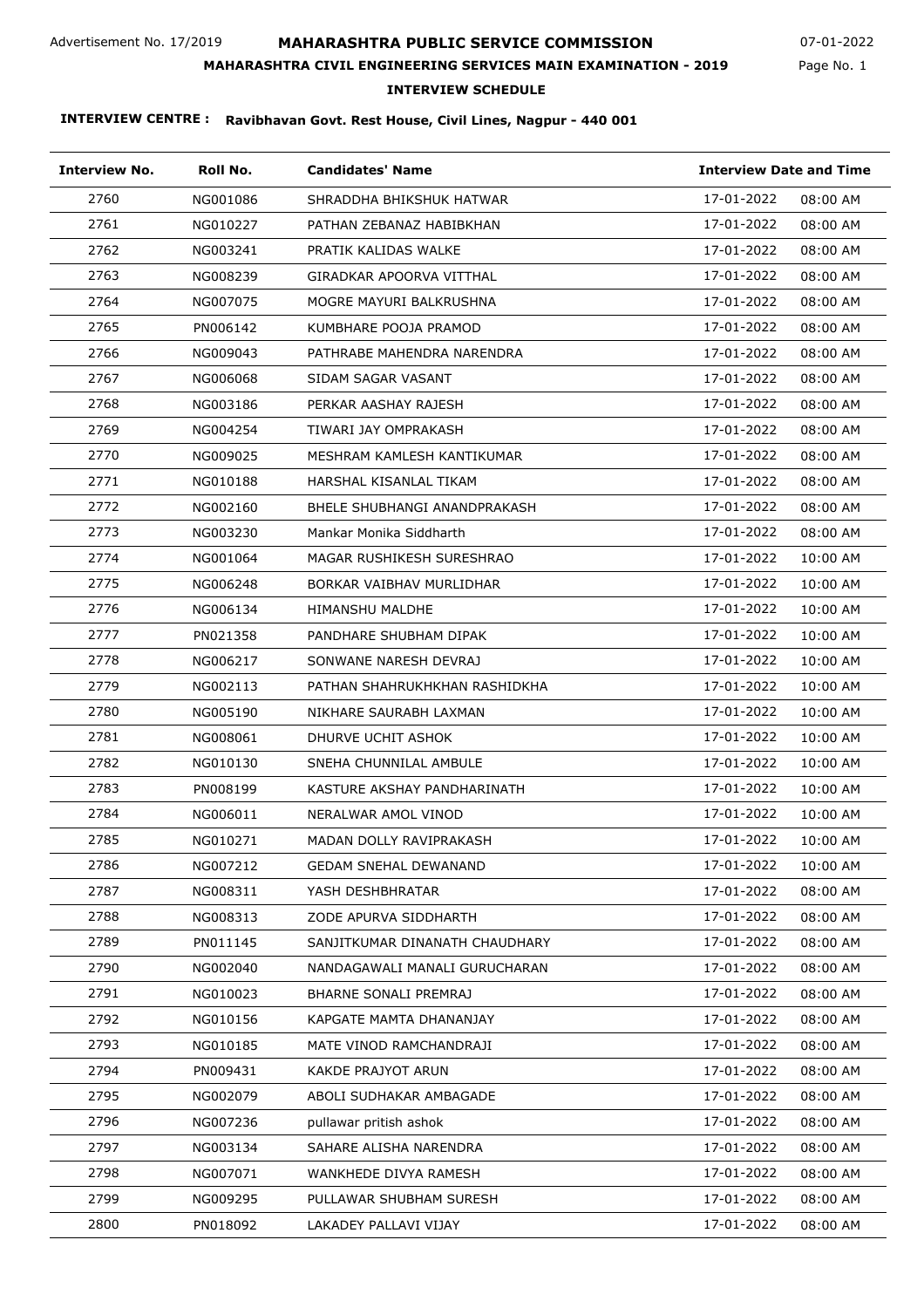## **MAHARASHTRA PUBLIC SERVICE COMMISSION**

Page No. 2 07-01-2022

### **MAHARASHTRA CIVIL ENGINEERING SERVICES MAIN EXAMINATION - 2019**

### **INTERVIEW SCHEDULE**

| <b>Interview No.</b> | Roll No. | <b>Candidates' Name</b>          | <b>Interview Date and Time</b> |
|----------------------|----------|----------------------------------|--------------------------------|
| 2801                 | PN005083 | GHOTEKAR TUSHAR SUDHAKAR         | 17-01-2022<br>10:00 AM         |
| 2802                 | PN010112 | KAPGATE RAKESH GULAB             | 17-01-2022<br>10:00 AM         |
| 2803                 | NG003109 | GAJBHIYE ABOLI ABHAY             | 17-01-2022<br>10:00 AM         |
| 2804                 | NG005096 | TIRELE JAYANT SHRIRANG           | 17-01-2022<br>10:00 AM         |
| 2805                 | PN005117 | Potdukhe Mohana Dilip            | 17-01-2022<br>10:00 AM         |
| 2806                 | NG003136 | MAHULE BHAVANABAI MEGHANATH      | 17-01-2022<br>10:00 AM         |
| 2807                 | MB003194 | ALONE LUMBINI VISHALCHANDRA      | 17-01-2022<br>10:00 AM         |
| 2808                 | MB006119 | BARDE ASHWINI LOKRAM             | 17-01-2022<br>10:00 AM         |
| 2809                 | PN018310 | MANGESH NAMDEO DADMAL            | 17-01-2022<br>10:00 AM         |
| 2810                 | NG010041 | BURANDE YOGESH NANDAJI           | 17-01-2022<br>10:00 AM         |
| 2811                 | NG001025 | RAMTEKE ARJU ANIRUDDHA           | 17-01-2022<br>10:00 AM         |
| 2812                 | NG009300 | Lilhare Dilipkumar Hulasram      | 17-01-2022<br>10:00 AM         |
| 2813                 | NG001051 | KHEDKAR PRATIK JAGDISHRAO        | 17-01-2022<br>10:00 AM         |
| 2814                 | NG002055 | GOSWAMI PRATIKSHA NEPAL          | 17-01-2022<br>08:00 AM         |
| 2815                 | NG003094 | MUKTEWAR KAPIL PRAVINKUMAR       | 17-01-2022<br>08:00 AM         |
| 2816                 | NG009292 | CHAURE SHRIKANT DILIP            | 17-01-2022<br>08:00 AM         |
| 2817                 | NG001284 | NAKADE PRATIK NAMDEO             | 17-01-2022<br>08:00 AM         |
| 2818                 | NG006042 | MADAVI MANGESH GANESH            | 17-01-2022<br>08:00 AM         |
| 2819                 | NG010129 | DADMAL SHITAL SHRIHARI           | 17-01-2022<br>08:00 AM         |
| 2820                 | PN015130 | RANDIVE RAHUL BANDU              | 17-01-2022<br>08:00 AM         |
| 2821                 | NG002039 | VAIDYA MOHINI VILAS              | 17-01-2022<br>08:00 AM         |
| 2822                 | NG007275 | KHOBRAGADE ASHWIN LAXMAN         | 17-01-2022<br>08:00 AM         |
| 2823                 | NG008071 | TAYADE AKASH DNYANDEO            | 17-01-2022<br>08:00 AM         |
| 2824                 | NG002221 | MESHRAM SNEHA PREMNATH           | 17-01-2022<br>08:00 AM         |
| 2825                 | NG006108 | AKHADE VAISHNAVI ANIL            | 17-01-2022<br>08:00 AM         |
| 2826                 | NG007372 | BHAISARE NEHA DIWAKAR            | 17-01-2022<br>08:00 AM         |
| 2827                 | NG001234 | MURKUTE ABHAY BHAGWAN            | 17-01-2022<br>08:00 AM         |
| 2828                 | NG001298 | AMBORKAR MANOJ MAROTI            | 17-01-2022<br>10:00 AM         |
| 2829                 | NG010043 | VERMA MANISHKUMAR GOPALJI        | 17-01-2022<br>10:00 AM         |
| 2830                 | NG008058 | BORKAR ANURAG DHANESH            | 17-01-2022<br>10:00 AM         |
| 2831                 | NG007093 | MAHAJAN HITESH ASHOKRAO          | 17-01-2022<br>10:00 AM         |
| 2832                 | NG009105 | TUMMAWAR PRIYA YASHWANTRAO       | 17-01-2022<br>10:00 AM         |
| 2833                 | MB001042 | PUREKAR ASHWINI ARJUN            | 17-01-2022<br>10:00 AM         |
| 2834                 | AU001301 | JUNGHARE VIPULA BABANRAO         | 17-01-2022<br>10:00 AM         |
| 2835                 | NG006101 | NARAYANKAR CHANDRAKANT GHANSHYAM | 17-01-2022<br>10:00 AM         |
| 2836                 | NG007202 | BAGDE ABHISHEK SANJAY            | 17-01-2022<br>10:00 AM         |
| 2837                 | NG006009 | SENWAR SWATI PURUSHOTTAM         | 17-01-2022<br>10:00 AM         |
| 2838                 | NG005033 | BAHEKAR SWATI MINARAM            | 17-01-2022<br>10:00 AM         |
| 2839                 | PN020016 | VAISHNAVEE PRAKASH BOMANWAR      | 17-01-2022<br>10:00 AM         |
| 2840                 | PN004287 | DOKRIMARE AKSHAY GANGADHAR       | 17-01-2022<br>10:00 AM         |
| 2841                 | NG010200 | THAKARE PAWAN RAJESHWAR          | 18-01-2022<br>08:00 AM         |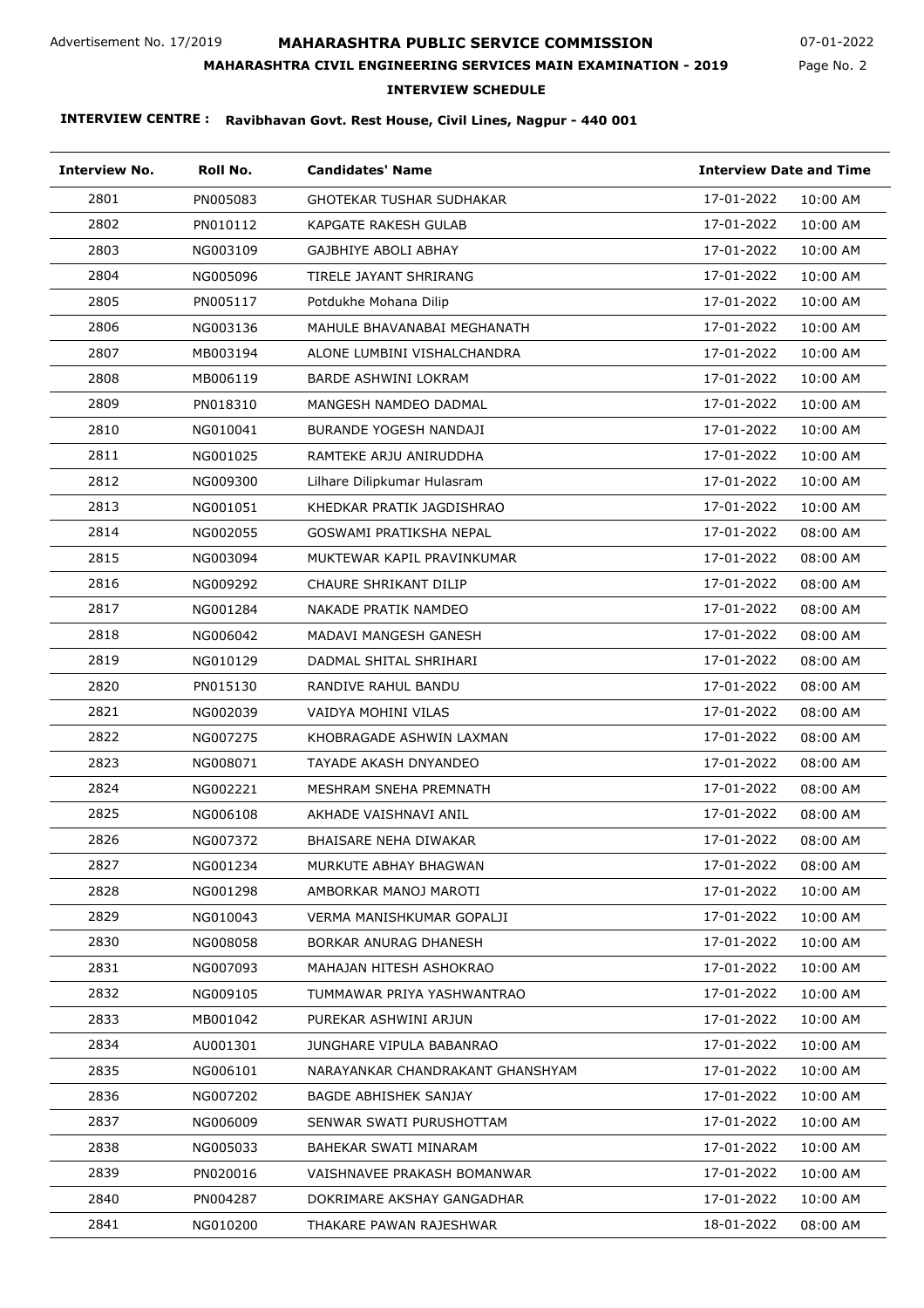## **MAHARASHTRA PUBLIC SERVICE COMMISSION**

Page No. 3 07-01-2022

### **MAHARASHTRA CIVIL ENGINEERING SERVICES MAIN EXAMINATION - 2019**

**INTERVIEW SCHEDULE**

| <b>Interview No.</b> | Roll No. | <b>Candidates' Name</b>          |            | <b>Interview Date and Time</b> |  |
|----------------------|----------|----------------------------------|------------|--------------------------------|--|
| 2842                 | NG009131 | MOHTURE PALLAVI SHAMRAO          | 18-01-2022 | 08:00 AM                       |  |
| 2843                 | NG002191 | TIWARI POOJA MAHENDRA            | 18-01-2022 | 08:00 AM                       |  |
| 2844                 | PN005049 | SHWETA DASHRATH KAURASE          | 18-01-2022 | 08:00 AM                       |  |
| 2845                 | NG004223 | RAGHORTE VAIBHAV NARENDRA        | 18-01-2022 | 08:00 AM                       |  |
| 2846                 | NG006002 | MANAPURE SHITAL LULESHWAR        | 18-01-2022 | 08:00 AM                       |  |
| 2847                 | NG006084 | JADHAO MINAL VILAS               | 18-01-2022 | 08:00 AM                       |  |
| 2848                 | NG001101 | THAKRE DHARNA SHRIDHAR           | 18-01-2022 | 08:00 AM                       |  |
| 2849                 | NG001055 | ZADE MANOJ PARSHURAM             | 18-01-2022 | 08:00 AM                       |  |
| 2850                 | NG004201 | KAREKAR NIKHIL PRAKASH           | 18-01-2022 | 08:00 AM                       |  |
| 2851                 | NG008084 | PATIL DAMINI SANTOSH             | 18-01-2022 | 08:00 AM                       |  |
| 2852                 | NG008248 | <b>GIRI SOURABH ANIL</b>         | 18-01-2022 | 08:00 AM                       |  |
| 2853                 | NG009244 | <b>BHAISARE KSHITIJ YESHWANT</b> | 18-01-2022 | 08:00 AM                       |  |
| 2854                 | PN012443 | KADWE AKSHAY DEVENDRA            | 18-01-2022 | 08:00 AM                       |  |
| 2855                 | NG002073 | GIRI VRUSHABH ANIL               | 18-01-2022 | 10:00 AM                       |  |
| 2856                 | NG003251 | AMBATKAR RUCHIKA BHASKAR         | 18-01-2022 | 10:00 AM                       |  |
| 2857                 | PN021049 | HAJARE NIKHIL PANDURANG          | 18-01-2022 | 10:00 AM                       |  |
| 2858                 | NG009231 | MANGE RUCHIKA SUNIL              | 18-01-2022 | 10:00 AM                       |  |
| 2859                 | NG009149 | DAFALE VAIBHAV ARUNRAO           | 18-01-2022 | 10:00 AM                       |  |
| 2860                 | NG005015 | GADKARI RUSHABH DNYANESHWARRAO   | 18-01-2022 | 10:00 AM                       |  |
| 2861                 | NG004266 | BARAI MAYURI ADNYANRAO           | 18-01-2022 | 10:00 AM                       |  |
| 2862                 | MB006048 | SHAHARE PRAFULLA AVINASH         | 18-01-2022 | 10:00 AM                       |  |
| 2863                 | NG004173 | SORMARE RAHUL TRIMBAKRAO         | 18-01-2022 | 10:00 AM                       |  |
| 2864                 | NG009294 | MADANKAR KAUSTUBH ANILRAO        | 18-01-2022 | 10:00 AM                       |  |
| 2865                 | NG007375 | MRUNMAYEE PRADEEP RAJURKAR       | 18-01-2022 | 10:00 AM                       |  |
| 2866                 | PN003435 | FARKADE UJWAL JANARDHAN          | 18-01-2022 | 10:00 AM                       |  |
| 2867                 | NG007177 | NARAYANE PRANALI MAHADEO         | 18-01-2022 | 10:00 AM                       |  |
| 2868                 | NG005031 | RAHATE SUMIT SURESH              | 18-01-2022 | 08:00 AM                       |  |
| 2869                 | NG003071 | RANJEET DEVIDAS RAMTEKE          | 18-01-2022 | 08:00 AM                       |  |
| 2870                 | PN008072 | DHAKATE ANIRUDHA ANIL            | 18-01-2022 | 08:00 AM                       |  |
| 2871                 | PN005339 | DHERE SAGAR LAXMAN               | 18-01-2022 | 08:00 AM                       |  |
| 2872                 | NG002045 | RATANPURE SHAILESH MULCHAND      | 18-01-2022 | 08:00 AM                       |  |
| 2873                 | PN004071 | <b>GAOTURE PRAGATI SURESHRAO</b> | 18-01-2022 | 08:00 AM                       |  |
| 2874                 | NG003128 | WAGH ROHIT SANJAYRAO             | 18-01-2022 | 08:00 AM                       |  |
| 2875                 | NG010173 | GAIKWAD SAKSHI BADAL             | 18-01-2022 | 08:00 AM                       |  |
| 2876                 | NG008041 | THOOL SONU PRAKASHRAO            | 18-01-2022 | 08:00 AM                       |  |
| 2877                 | NG008016 | JUNGHARE PRACHI SURESH           | 18-01-2022 | 08:00 AM                       |  |
| 2878                 | NG003033 | BAHETWAR ANKITA VIJAY            | 18-01-2022 | 08:00 AM                       |  |
| 2879                 | MB003266 | KITE ASHUTOSH ASHOKRAO           | 18-01-2022 | 08:00 AM                       |  |
| 2880                 | NG004130 | BHAGAT HITESH VIJAYRAO           | 18-01-2022 | 08:00 AM                       |  |
| 2881                 | PN005069 | CHAKOLE DIPALI DEVMAN            | 18-01-2022 | 08:00 AM                       |  |
| 2882                 | NG002008 | MURKUTE MRUNAL GAJANAN           | 18-01-2022 | 10:00 AM                       |  |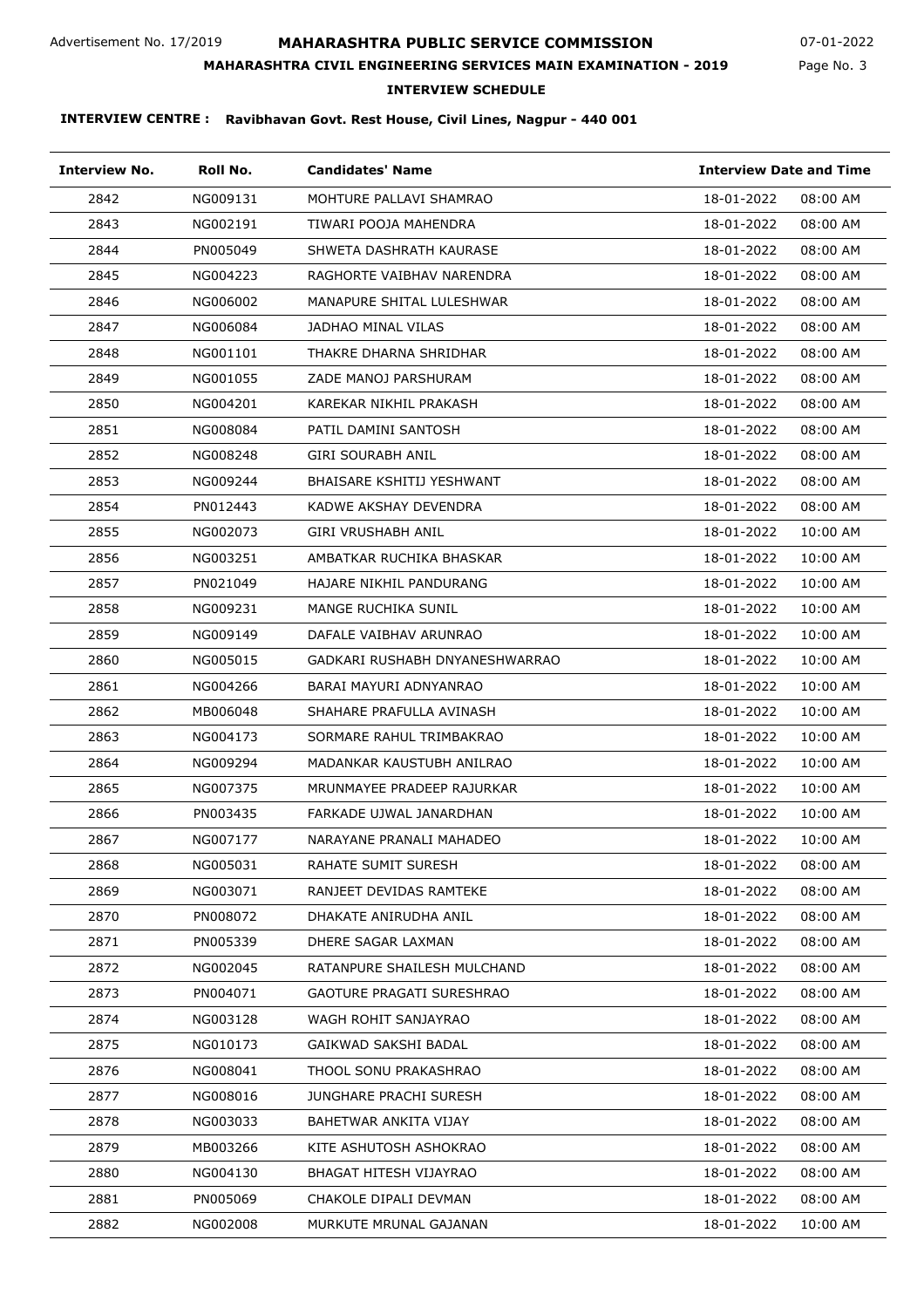## **MAHARASHTRA PUBLIC SERVICE COMMISSION**

Page No. 4 07-01-2022

## **MAHARASHTRA CIVIL ENGINEERING SERVICES MAIN EXAMINATION - 2019**

**INTERVIEW SCHEDULE**

| <b>Interview No.</b> | Roll No. | <b>Candidates' Name</b>           |                        | <b>Interview Date and Time</b> |  |
|----------------------|----------|-----------------------------------|------------------------|--------------------------------|--|
| 2883                 | NG004229 | SHRIVASTAV SHRADHA BALMUKUND      | 18-01-2022<br>10:00 AM |                                |  |
| 2884                 | NG003278 | NANDANWAR SHUBHAM MUNNAJI         | 18-01-2022<br>10:00 AM |                                |  |
| 2885                 | NG008350 | SONTAKKE SHASHIKANT MANOHAR       | 18-01-2022<br>10:00 AM |                                |  |
| 2886                 | PN018076 | RAHUL SURESH BETAWAR              | 18-01-2022<br>10:00 AM |                                |  |
| 2887                 | NG001071 | RUIKAR SUYOG SURESHRAO            | 18-01-2022<br>10:00 AM |                                |  |
| 2888                 | NG001135 | NAKHATE ANUSHREE SURESH           | 18-01-2022<br>10:00 AM |                                |  |
| 2889                 | NG008288 | LANJEWAR AALISHA JAIPRAKASH       | 18-01-2022<br>10:00 AM |                                |  |
| 2890                 | NG006131 | YELNE TUSHAR EKNATH               | 18-01-2022<br>10:00 AM |                                |  |
| 2891                 | NG004288 | KHADSE ANURAG MAHESH              | 18-01-2022<br>10:00 AM |                                |  |
| 2892                 | NG001179 | DAHIWALE SHUBHANGI SATISH         | 18-01-2022<br>10:00 AM |                                |  |
| 2893                 | NG008132 | RAGHTATE CHAITANYA DEVANAND       | 18-01-2022<br>10:00 AM |                                |  |
| 2894                 | MB005287 | BACHCHUWAR MAITHILI KISHOR        | 18-01-2022<br>10:00 AM |                                |  |
| 2895                 | NG005159 | THAKUR ROHANSINH YOGENDRA         | 18-01-2022<br>08:00 AM |                                |  |
| 2896                 | NG002249 | MUTYALWAR RUSHABH PRAKASH         | 18-01-2022<br>08:00 AM |                                |  |
| 2897                 | PN006189 | PADWEKAR KARISHMA GAUTAM          | 18-01-2022<br>08:00 AM |                                |  |
| 2898                 | PN021084 | <b>BURANDE PRAJAT CHARANDAS</b>   | 18-01-2022<br>08:00 AM |                                |  |
| 2899                 | NG008116 | MESHRAM DEVASHISH NRUPNATH        | 18-01-2022<br>08:00 AM |                                |  |
| 2900                 | NG006206 | MESHRAM SANKALP NRUPNATH          | 18-01-2022<br>08:00 AM |                                |  |
| 2901                 | PN003457 | VINEET VENKATESHWARRAO SAKINALWAR | 08:00 AM<br>18-01-2022 |                                |  |
| 2902                 | NG007278 | DHANVIJAY RAJAT VILAS             | 18-01-2022<br>08:00 AM |                                |  |
| 2903                 | NG010276 | DESHMUKH PRATIEKSHA SURESHRAO     | 18-01-2022<br>08:00 AM |                                |  |
| 2904                 | NG010009 | RAMTEKE SHAILESH SHANKAR          | 18-01-2022<br>08:00 AM |                                |  |
| 2905                 | NG003107 | MILMILE SHUBHAM ARVIND            | 18-01-2022<br>08:00 AM |                                |  |
| 2906                 | NG004011 | DHOTE ABHISHEK DAMODHAR           | 18-01-2022<br>08:00 AM |                                |  |
| 2907                 | NG004156 | BARSINGE PRAJAKTA BHASKARRAO      | 18-01-2022<br>08:00 AM |                                |  |
| 2908                 | NG008300 | JAGTAP YUGDEEP ASHOK              | 18-01-2022<br>08:00 AM |                                |  |
| 2909                 | NG006058 | DESHMUKH PRATIK RAJU              | 18-01-2022<br>10:00 AM |                                |  |
| 2910                 | NG001300 | CHACHERE PREMKUMAR SUNIL          | 18-01-2022<br>10:00 AM |                                |  |
| 2911                 | PN014278 | PAZARE PRAJAKTA RAHUL             | 18-01-2022<br>10:00 AM |                                |  |
| 2912                 | NG005172 | SAWARKAR KUNJAN PRABHAKARRAO      | 18-01-2022<br>10:00 AM |                                |  |
| 2913                 | PN001030 | RANDIVE RAVINA VIJAY              | 18-01-2022<br>10:00 AM |                                |  |
| 2914                 | NG005188 | KHARATE SAGAR ARUNRAO             | 18-01-2022<br>10:00 AM |                                |  |
| 2915                 | NG005019 | PRASHANT MANOHAR GAIKWAD          | 18-01-2022<br>10:00 AM |                                |  |
| 2916                 | NG004114 | <b>JUEE MADANRAO MANOLE</b>       | 18-01-2022<br>10:00 AM |                                |  |
| 2917                 | NG003189 | SHERKI MADHU SHRIRAM              | 18-01-2022<br>10:00 AM |                                |  |
| 2918                 | NG001355 | DOMALE MANISH THARMAS             | 18-01-2022<br>10:00 AM |                                |  |
| 2919                 | NG002158 | BAIRAM DHANSHREE DILIP            | 18-01-2022<br>10:00 AM |                                |  |
| 2920                 | NG001043 | THOMBRE SAYALI                    | 18-01-2022<br>10:00 AM |                                |  |
| 2921                 | NG001370 | Wanode Vishal Anil                | 18-01-2022<br>10:00 AM |                                |  |
| 2922                 | NG001050 | NAGRARE AKASH RAMKRISHNA          | 19-01-2022<br>08:00 AM |                                |  |
| 2923                 | MB006301 | LANDE PRAFUL VITHOBA              | 19-01-2022<br>08:00 AM |                                |  |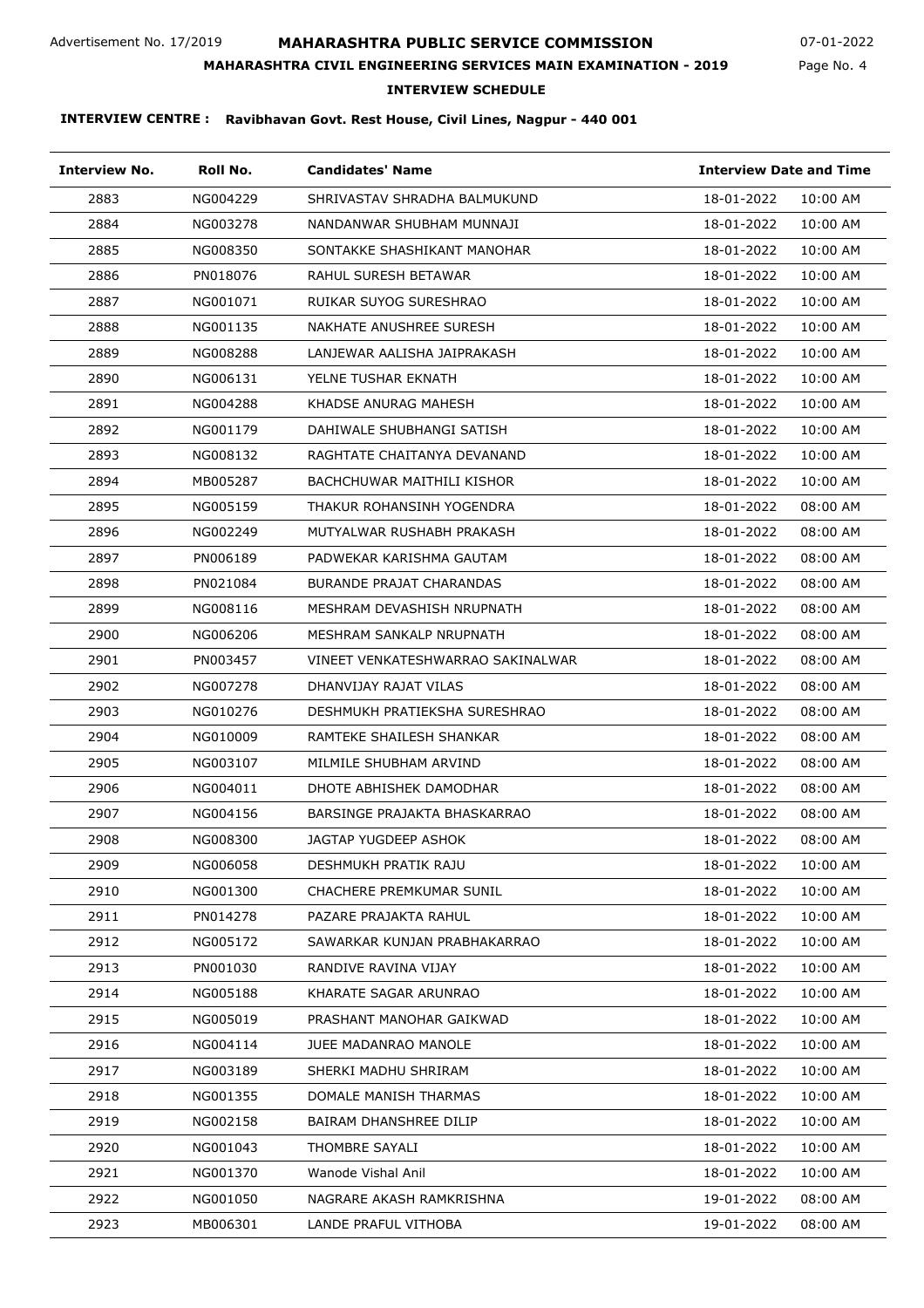## **MAHARASHTRA PUBLIC SERVICE COMMISSION**

**MAHARASHTRA CIVIL ENGINEERING SERVICES MAIN EXAMINATION - 2019**

07-01-2022

Page No. 5

## **INTERVIEW SCHEDULE**

| <b>Interview No.</b> | Roll No. | <b>Candidates' Name</b>       | <b>Interview Date and Time</b> |  |
|----------------------|----------|-------------------------------|--------------------------------|--|
| 2924                 | PN021199 | BHAISARE SURABHI RANBHID      | 19-01-2022<br>08:00 AM         |  |
| 2925                 | NG010223 | KHEOLE PALLAVI SHRIRANG       | 19-01-2022<br>08:00 AM         |  |
| 2926                 | NG005026 | NAVNAGE NIKHIL SIDDHARTH      | 19-01-2022<br>08:00 AM         |  |
| 2927                 | NG004281 | NAGPURE RAJENDRA BABULAL      | 19-01-2022<br>08:00 AM         |  |
| 2928                 | NG007091 | PATLE CHETANKUMAR SAHESHRAM   | 19-01-2022<br>08:00 AM         |  |
| 2929                 | PN003380 | YEDLAWAR PRATIKSHA PRAMOD     | 19-01-2022<br>08:00 AM         |  |
| 2930                 | PN012042 | SHENDE PAWANKUMAR PURUSHOTTAM | 19-01-2022<br>08:00 AM         |  |
| 2931                 | NG005022 | Gautam Saurabh Umeshkumar     | 19-01-2022<br>08:00 AM         |  |
| 2932                 | NG010233 | DATARKAR SHANTANU ANIL        | 19-01-2022<br>08:00 AM         |  |
| 2933                 | NG001237 | SAWASAKADE SNEHAL SEWAK       | 19-01-2022<br>08:00 AM         |  |
| 2934                 | NG003279 | MESHRAM RAVIKIRAN BAPU        | 19-01-2022<br>08:00 AM         |  |
| 2935                 | PN010029 | <b>GAURKAR KETAN VILAS</b>    | 19-01-2022<br>08:00 AM         |  |
| 2936                 | NG001250 | LADE MANGESH RAMESH           | 19-01-2022<br>10:00 AM         |  |
| 2937                 | NG006203 | KUMBHARE TRUPTI RAMKRUSHNA    | 19-01-2022<br>10:00 AM         |  |
| 2938                 | NG001223 | NANDAGAWALI SAGAR SURENDRA    | 19-01-2022<br>10:00 AM         |  |
| 2939                 | NG002052 | CHAVAN AKHIL MOHAN            | 19-01-2022<br>10:00 AM         |  |
| 2940                 | NG009024 | ROTE RUSHIKESH DNYANESHWAR    | 19-01-2022<br>10:00 AM         |  |
| 2941                 | PN019244 | CHIMOTE SHUBHASHREE RATNAKAR  | 19-01-2022<br>10:00 AM         |  |
| 2942                 | NG003210 | JAMGADE VRISHABH NARENDRA     | 19-01-2022<br>10:00 AM         |  |
| 2943                 | NG005094 | KATARE SUNIL RAMLAL           | 19-01-2022<br>10:00 AM         |  |
| 2944                 | NG005143 | GADDEWAR KANCHAN DIPAK        | 19-01-2022<br>10:00 AM         |  |
| 2945                 | PN021067 | MOHABANSI AARTIKA SURESH      | 19-01-2022<br>10:00 AM         |  |
| 2946                 | PN014423 | BANKAR AISHVARYA SUKHARAM     | 19-01-2022<br>10:00 AM         |  |
| 2947                 | NG007215 | HARINKHEDE PRAGYA DINESHKUMAR | 19-01-2022<br>10:00 AM         |  |
| 2948                 | NG004095 | NIGHOT NIKHIL SANJAY          | 19-01-2022<br>10:00 AM         |  |
| 2949                 | NG010239 | JIBHAKATE AKASH DNYANESHWAR   | 19-01-2022<br>08:00 AM         |  |
| 2950                 | NG003182 | SATPUTE SARANG RAVINDRA       | 19-01-2022<br>08:00 AM         |  |
| 2951                 | PN005292 | JAMBHULKAR SHWETA GAUTAM      | 19-01-2022<br>08:00 AM         |  |
| 2952                 | NG008186 | INGLE ASHISH FATTULAL         | 19-01-2022<br>08:00 AM         |  |
| 2953                 | NG007217 | THAWARI ROSHAN RAMESH         | 19-01-2022<br>08:00 AM         |  |
| 2954                 | NG001302 | VYAPARI AMAN PRABHAKARRAO     | 19-01-2022<br>08:00 AM         |  |
| 2955                 | PN003072 | GAJBHE ANSHUL KISAN           | 19-01-2022<br>08:00 AM         |  |
| 2956                 | NG001133 | KAWADE RAVINA VINOD           | 19-01-2022<br>08:00 AM         |  |
| 2957                 | NG007344 | JADHAV AMITKUMAR BHASKAR      | 19-01-2022<br>08:00 AM         |  |
| 2958                 | NG009108 | KUBITKAR AJINKYA UDDHAV       | 19-01-2022<br>08:00 AM         |  |
| 2959                 | PN016325 | MANTRI RISHABH SATISH         | 19-01-2022<br>08:00 AM         |  |
| 2960                 | NG009152 | TINA WASUDEO ZUNGARE          | 19-01-2022<br>08:00 AM         |  |
| 2961                 | NG004269 | <b>HEMANT BICHWE</b>          | 19-01-2022<br>08:00 AM         |  |
| 2962                 | NG010058 | AMRUTKAR ANMOL VASANTA        | 19-01-2022<br>08:00 AM         |  |
| 2963                 | NG009010 | SIDAM ROHIT SATYAVAN          | 19-01-2022<br>10:00 AM         |  |
| 2964                 | PN014272 | SHAMBHARKAR OXYGEN RAMESH     | 19-01-2022<br>10:00 AM         |  |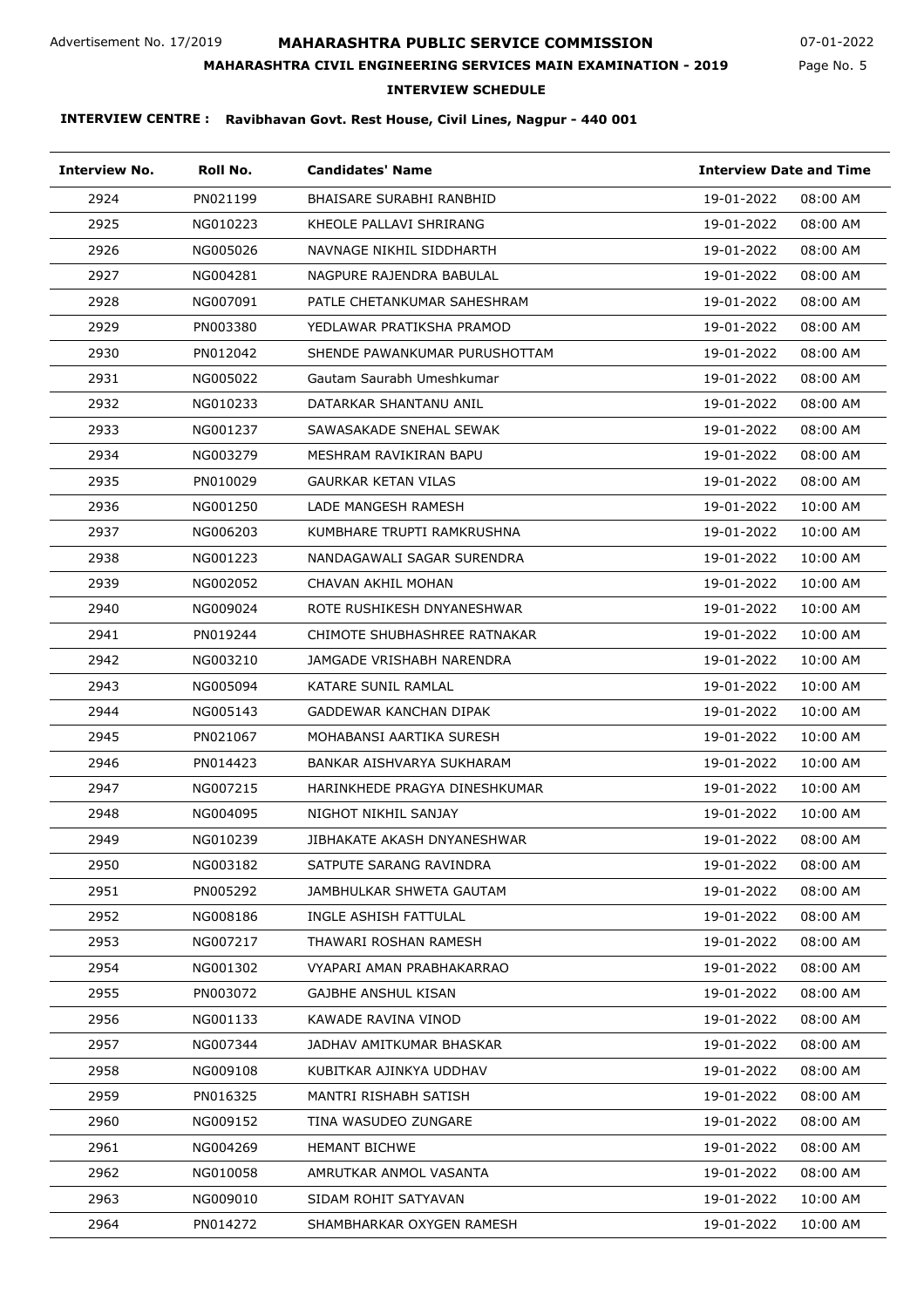## **MAHARASHTRA PUBLIC SERVICE COMMISSION**

Page No. 6 07-01-2022

### **MAHARASHTRA CIVIL ENGINEERING SERVICES MAIN EXAMINATION - 2019**

### **INTERVIEW SCHEDULE**

| <b>Interview No.</b> | Roll No. | <b>Candidates' Name</b>          |            | <b>Interview Date and Time</b> |  |
|----------------------|----------|----------------------------------|------------|--------------------------------|--|
| 2965                 | NG005048 | SHENDE SHANTANU PRADEEP          | 19-01-2022 | 10:00 AM                       |  |
| 2966                 | NG007161 | NAKHATE VISHAL PANDURANG         | 19-01-2022 | 10:00 AM                       |  |
| 2967                 | NG008051 | GAJBHIYE PRATIK HITENDRA         | 19-01-2022 | 10:00 AM                       |  |
| 2968                 | NG008160 | HIWARE JITESH VITHOBA            | 19-01-2022 | 10:00 AM                       |  |
| 2969                 | PN004234 | NINAWE RAJAT MANGALMURTI         | 19-01-2022 | 10:00 AM                       |  |
| 2970                 | NG010027 | KHANDRE LAXMI MAROTI             | 19-01-2022 | 10:00 AM                       |  |
| 2971                 | NG008056 | BHUYAR HEMANT NARAYANRAO         | 19-01-2022 | 10:00 AM                       |  |
| 2972                 | NG007233 | MANWATKAR MOHIT VASANT           | 19-01-2022 | 10:00 AM                       |  |
| 2973                 | NG006283 | CHAMAT ARTI GHANSHYAM            | 19-01-2022 | 10:00 AM                       |  |
| 2974                 | PN007323 | WAWARE ABHIJEET ASHOK            | 19-01-2022 | 10:00 AM                       |  |
| 2975                 | NG001058 | PARDHI SHREYA SHIVDAS            | 19-01-2022 | 10:00 AM                       |  |
| 2976                 | NG007104 | <b>GHUMDE TANMAY ANIL</b>        | 19-01-2022 | 08:00 AM                       |  |
| 2977                 | PN008012 | BORKAR SONALI CHANDRABHAN        | 19-01-2022 | 08:00 AM                       |  |
| 2978                 | NG009190 | MARBATE BHUSHAN GULAB            | 19-01-2022 | 08:00 AM                       |  |
| 2979                 | NG003254 | bansod amol ramesh               | 19-01-2022 | 08:00 AM                       |  |
| 2980                 | PN018210 | PRATIK DONGARE                   | 19-01-2022 | 08:00 AM                       |  |
| 2981                 | PN009034 | KAMBLE PRIYANKA RAJKUMAR         | 19-01-2022 | 08:00 AM                       |  |
| 2982                 | MB006145 | GAWANDE ATUL GAJANAN JYOTI       | 19-01-2022 | 08:00 AM                       |  |
| 2983                 | NG002028 | MOWADE SWAPNIL SHANKARRAO        | 19-01-2022 | 08:00 AM                       |  |
| 2984                 | NG001040 | BAGADKAR VISHVANJAY YOGENDRANATH | 19-01-2022 | 08:00 AM                       |  |
| 2985                 | PN006440 | KHOBRAGADE SAURABH SIDDHARTH     | 19-01-2022 | 08:00 AM                       |  |
| 2986                 | PN001125 | BILLORE KARTIK SHIVPAL           | 19-01-2022 | 08:00 AM                       |  |
| 2987                 | PN014269 | DHONGADE APEKSHA SHANKARRAO      | 19-01-2022 | 08:00 AM                       |  |
| 2988                 | NG001364 | SAHARE PRAVIN ASHANAND           | 19-01-2022 | 08:00 AM                       |  |
| 2989                 | NG007130 | NAGPURE SAURABH DIPAKRAO         | 19-01-2022 | 08:00 AM                       |  |
| 2990                 | NG002266 | HADKE MAHESH JANARDAN            | 19-01-2022 | 10:00 AM                       |  |
| 2991                 | NG007263 | POPALGHAT SMITA GAJANANJI        | 19-01-2022 | 10:00 AM                       |  |
| 2992                 | NG001348 | WANDILE ANKITA YASHWANT          | 19-01-2022 | 10:00 AM                       |  |
| 2993                 | NG008158 | MADANKAR BHUSHAN NANDKISHOR      | 19-01-2022 | 10:00 AM                       |  |
| 2994                 | PN012367 | RAGHATATE ASHWINI DILIPRAO       | 19-01-2022 | 10:00 AM                       |  |
| 2995                 | NG009061 | meshram narendra udaram          | 19-01-2022 | 10:00 AM                       |  |
| 2996                 | NG004272 | ADITYA RAULWAR                   | 19-01-2022 | 10:00 AM                       |  |
| 2997                 | NG009113 | AJANE SWARAJ DEEPAKRAO           | 19-01-2022 | 10:00 AM                       |  |
| 2998                 | NG009299 | LILHARE JAYKUMAR NARENDRA        | 19-01-2022 | 10:00 AM                       |  |
| 2999                 | NG006051 | BHOYAR NIKHILKUMAR YADORAO       | 19-01-2022 | 10:00 AM                       |  |
| 3000                 | NG002049 | Ramteke Digvijay Hradayram       | 19-01-2022 | 10:00 AM                       |  |
| 3001                 | NG009135 | DAHARE VAIBHAV HIRKAN            | 19-01-2022 | 10:00 AM                       |  |
| 3002                 | NG002211 | CHICHULKAR SHWETA SHRADCHANDRA   | 19-01-2022 | 10:00 AM                       |  |
| 3003                 | NG006284 | ANUP ARVIND AMBADE               | 20-01-2022 | 08:00 AM                       |  |
| 3004                 | NG009335 | AKSHAY DEEPAK LOHEY              | 20-01-2022 | 08:00 AM                       |  |
| 3005                 | NG003270 | DHAMDAR SAURABH RATNAKAR         | 20-01-2022 | 08:00 AM                       |  |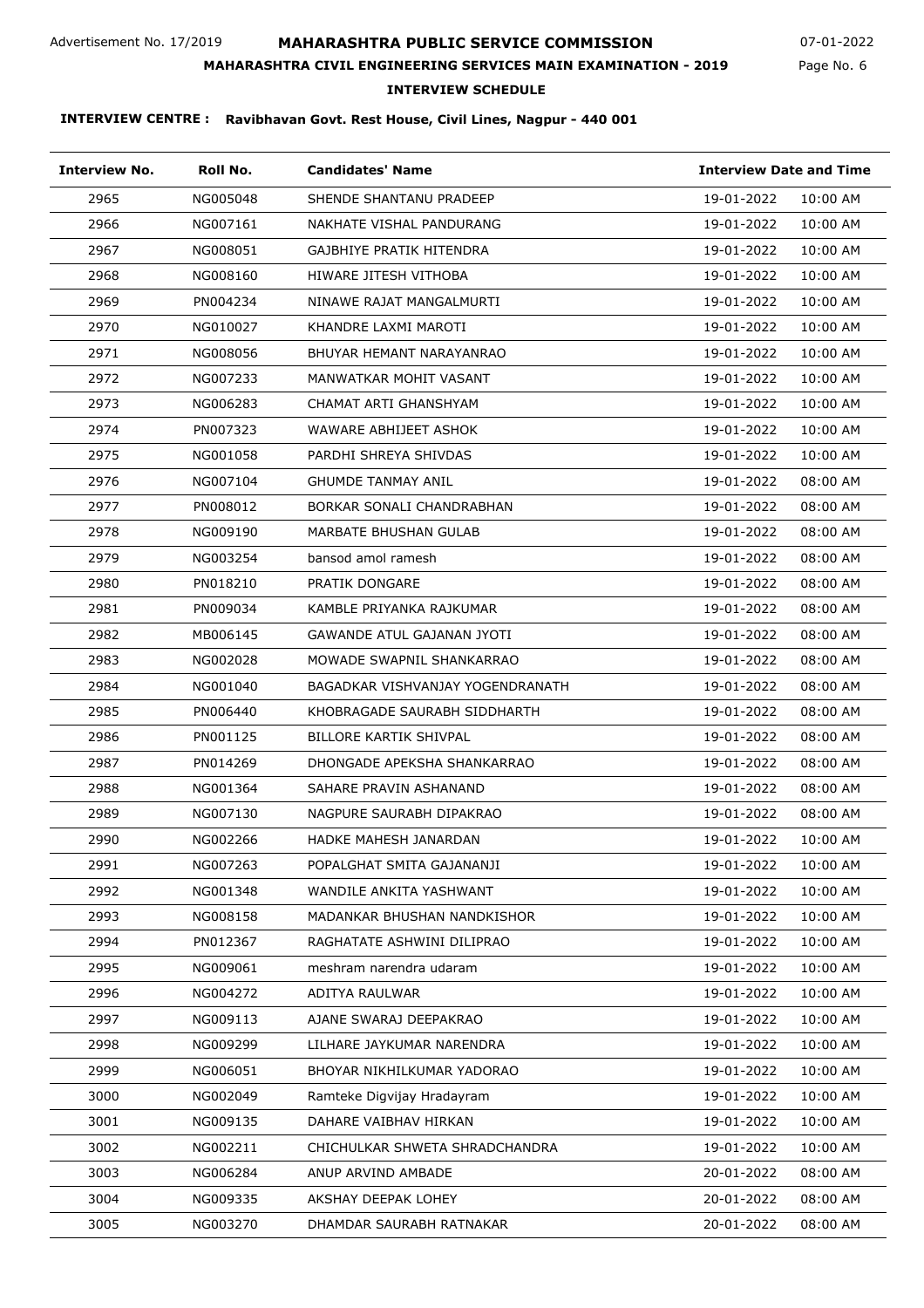## **MAHARASHTRA PUBLIC SERVICE COMMISSION**

Page No. 7 07-01-2022

### **MAHARASHTRA CIVIL ENGINEERING SERVICES MAIN EXAMINATION - 2019**

### **INTERVIEW SCHEDULE**

| <b>Interview No.</b> | Roll No. | <b>Candidates' Name</b>        | <b>Interview Date and Time</b> |
|----------------------|----------|--------------------------------|--------------------------------|
| 3006                 | PN009215 | <b>BHAGAT JAYANT PRABHAKAR</b> | 20-01-2022<br>08:00 AM         |
| 3007                 | NG002227 | ZALKE ANKUSH SATISHRAO         | 20-01-2022<br>08:00 AM         |
| 3008                 | NG004085 | SHENDE SUMEDH RAMESH           | 20-01-2022<br>08:00 AM         |
| 3009                 | NG004129 | BHOYAR APURVA PRAKASH          | 20-01-2022<br>08:00 AM         |
| 3010                 | PN003071 | DAYARE PRATIKSHA VIJAY         | 20-01-2022<br>08:00 AM         |
| 3011                 | NG010266 | AADHAR SUNIL KUTARMARE         | 20-01-2022<br>08:00 AM         |
| 3012                 | NG006256 | KHATIK NOOPUR DEEPAKRAO        | 20-01-2022<br>08:00 AM         |
| 3013                 | NG005222 | VAIDYA NILESH AMRUT            | 20-01-2022<br>08:00 AM         |
| 3014                 | NG003052 | TAJANE SURAJ GAJANAN           | 20-01-2022<br>08:00 AM         |
| 3015                 | NG010106 | CHAKOLE SAGAR RAJKUMAR         | 20-01-2022<br>08:00 AM         |
| 3016                 | NG002183 | SAHARKAR VRUSHABH RAJESHWAR    | 20-01-2022<br>08:00 AM         |
| 3017                 | NG005186 | RAMTEKE SUJATA UTTAMRAO        | 20-01-2022<br>10:00 AM         |
| 3018                 | NG007371 | YAMINI MADHUKAR SATRE          | 20-01-2022<br>10:00 AM         |
| 3019                 | NG008032 | PARDHI SRUSHTI SHIVDAS         | 20-01-2022<br>10:00 AM         |
| 3020                 | MB003099 | SHREYAS MURLIDHAR DAHAKE       | 20-01-2022<br>10:00 AM         |
| 3021                 | PN011270 | KAMBLE AJAY MARUTI             | 20-01-2022<br>10:00 AM         |
| 3022                 | PN013299 | WASEKAR SWATI MILIND           | 20-01-2022<br>10:00 AM         |
| 3023                 | PN009470 | PALLAVI LIKHITRAO RAMTEKE      | 20-01-2022<br>10:00 AM         |
| 3024                 | NG009228 | ADSULE POONAM RAJARAM          | 20-01-2022<br>10:00 AM         |
| 3025                 | NG003268 | RAUT TRUPTI HIRALAL            | 20-01-2022<br>10:00 AM         |
| 3026                 | NG008223 | TEMBHARE NITIN ATMARAM         | 20-01-2022<br>10:00 AM         |
| 3027                 | PN010025 | KARAN RAHAMATKAR               | 20-01-2022<br>10:00 AM         |
| 3028                 | PN021204 | Hirapure Anupam Sevakram       | 20-01-2022<br>10:00 AM         |
| 3029                 | NG001078 | SHUBHAM ADETWAR                | 20-01-2022<br>10:00 AM         |
| 3030                 | PN014386 | KSHIRSAGAR SHUBHAM BANDUJI     | 20-01-2022<br>08:00 AM         |
| 3031                 | NG003237 | CHOUDHARI ARPIT BHANUDAS       | 20-01-2022<br>08:00 AM         |
| 3032                 | NG005197 | CHOUDHARY ANUJA DNYANESHWAR    | 20-01-2022<br>08:00 AM         |
| 3033                 | NG009270 | PRATIK ASHOK GEDAM             | 20-01-2022<br>08:00 AM         |
| 3034                 | NG010157 | MESHRAM DHANASHREE SUDHIR      | 20-01-2022<br>08:00 AM         |
| 3035                 | NG007219 | MAGHADE MAYUR KAUTIKRAO        | 20-01-2022<br>08:00 AM         |
| 3036                 | NG003021 | DAHIWALE AKSHAY VYANKAT        | 20-01-2022<br>08:00 AM         |
| 3037                 | PN008282 | KOTANGALE SHRIHARSH GULABRAO   | 20-01-2022<br>08:00 AM         |
| 3038                 | PN003057 | SWAPNIL HIRALAL PATLE          | 20-01-2022<br>08:00 AM         |
| 3039                 | NG008286 | AMBULE RAJESH MANRAJ           | 20-01-2022<br>08:00 AM         |
| 3040                 | NG007196 | PATLE MRUNAL BHARATLAL         | 20-01-2022<br>08:00 AM         |
| 3041                 | PN009016 | DANDARE RUPALI KOTHIRAM        | 20-01-2022<br>08:00 AM         |
| 3042                 | NG005018 | AMBADE OZAL RAVINDRA           | 20-01-2022<br>08:00 AM         |
| 3043                 | PN006173 | REWATKAR SAYALI PRAMOD         | 20-01-2022<br>08:00 AM         |
| 3044                 | NG002197 | GAJBHIYE NIKHIL ANIL           | 20-01-2022<br>10:00 AM         |
| 3045                 | NG001257 | PANTAWANE SUNAINA AJAY         | 20-01-2022<br>10:00 AM         |
| 3046                 | NG006049 | PANTAWANE PRASHANT AJAY        | 20-01-2022<br>10:00 AM         |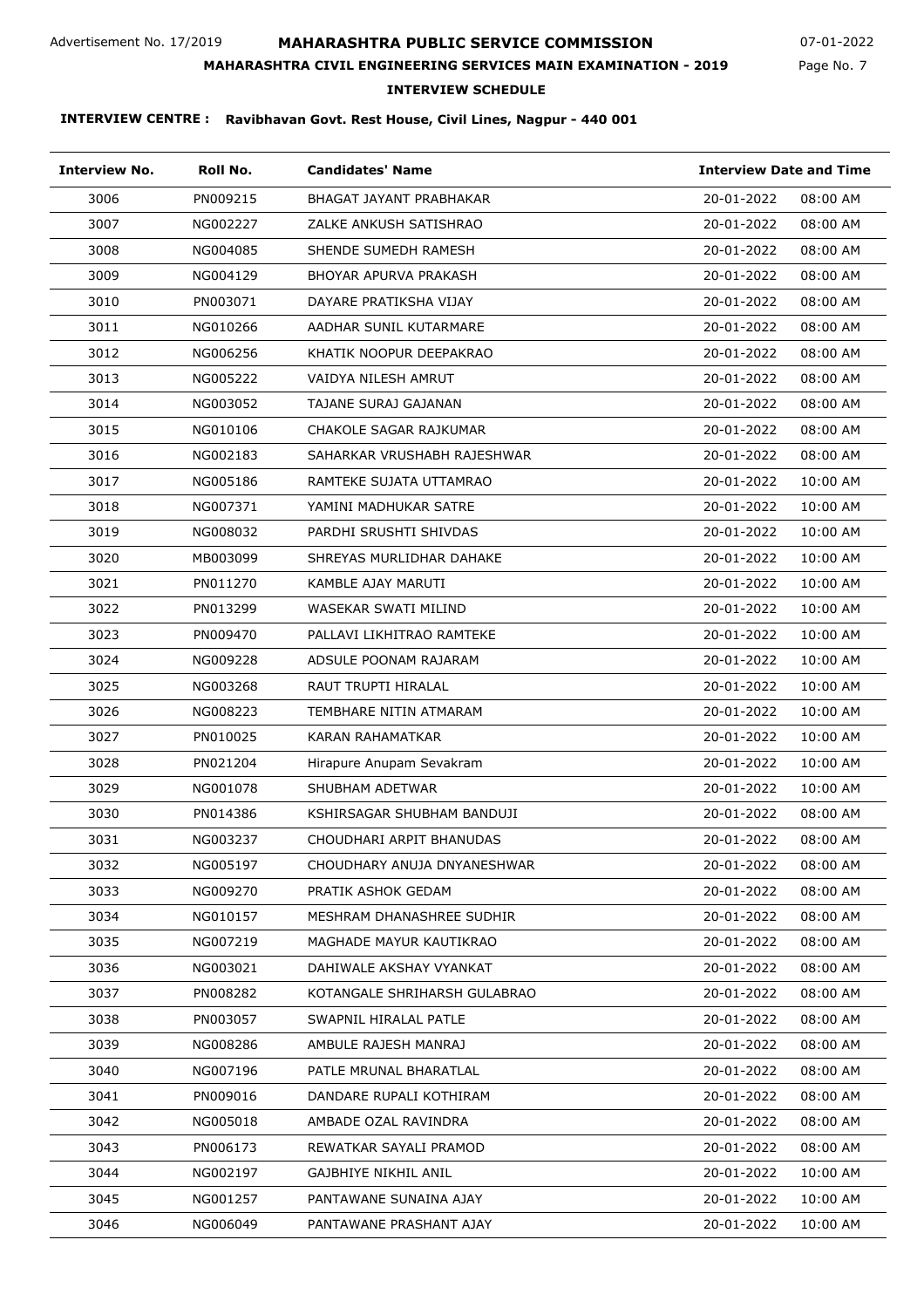## **MAHARASHTRA PUBLIC SERVICE COMMISSION**

Page No. 8 07-01-2022

### **MAHARASHTRA CIVIL ENGINEERING SERVICES MAIN EXAMINATION - 2019**

**INTERVIEW SCHEDULE**

| <b>Interview No.</b> | Roll No. | <b>Candidates' Name</b>        |            | <b>Interview Date and Time</b> |  |
|----------------------|----------|--------------------------------|------------|--------------------------------|--|
| 3047                 | NG005007 | PETKAR AISHWARYA SURESHKUMAR   | 20-01-2022 | 10:00 AM                       |  |
| 3048                 | NG003062 | Mohit Kanchanrao Bawankule     | 20-01-2022 | 10:00 AM                       |  |
| 3049                 | PN011193 | THAWARE PRATIK ARUN            | 20-01-2022 | 10:00 AM                       |  |
| 3050                 | NG010273 | RAMTEKE AMIT BHOLANATH         | 20-01-2022 | 10:00 AM                       |  |
| 3051                 | NG009229 | KHOBRAGADE MEGHA PARMANAND     | 20-01-2022 | 10:00 AM                       |  |
| 3052                 | MB002194 | GAJBHIYE NIPUN KAILASH         | 20-01-2022 | 10:00 AM                       |  |
| 3053                 | NG001360 | PRAJAKTA PRABHAKAR SURKAR      | 20-01-2022 | 10:00 AM                       |  |
| 3054                 | NG002061 | NARNAWARE PRATIK JEEVANDAS     | 20-01-2022 | 10:00 AM                       |  |
| 3055                 | NG005203 | NARAD TANUJ NARENDRA           | 20-01-2022 | 10:00 AM                       |  |
| 3056                 | NG007155 | DHURVE BHUSHAN GOVIND          | 20-01-2022 | 10:00 AM                       |  |
| 3057                 | NG008272 | CHIMANKAR SHUBHAM BHAIYYALAL   | 20-01-2022 | 08:00 AM                       |  |
| 3058                 | PN020181 | SHRADDHA WASUDEORAO TADAS      | 20-01-2022 | 08:00 AM                       |  |
| 3059                 | NG004070 | POOJA VITTHALRAO KONGARE       | 20-01-2022 | 08:00 AM                       |  |
| 3060                 | PN016143 | THAK TANVI DIWAKAR             | 20-01-2022 | 08:00 AM                       |  |
| 3061                 | NG007284 | RAMTEKE VISHAL SIDHARTH        | 20-01-2022 | 08:00 AM                       |  |
| 3062                 | NG003228 | SHWETA BORKAR                  | 20-01-2022 | 08:00 AM                       |  |
| 3063                 | NG006171 | KUMRE BHUSHAN DEORAO           | 20-01-2022 | 08:00 AM                       |  |
| 3064                 | NG004259 | IKHANKAR UMANG ANIL            | 20-01-2022 | 08:00 AM                       |  |
| 3065                 | NG001007 | DESHATTIWAR AKSHAY RAMESH      | 20-01-2022 | 08:00 AM                       |  |
| 3066                 | NG007332 | PENDAM ASHWIN SANTOSH          | 20-01-2022 | 08:00 AM                       |  |
| 3067                 | NG009245 | PAWADE BHAGYASHREE PAWADE      | 20-01-2022 | 08:00 AM                       |  |
| 3068                 | NG010285 | KHONDE ANKUSH BALUJI           | 20-01-2022 | 08:00 AM                       |  |
| 3069                 | NG003257 | PARDHI SWAPNIL MADHUKARRAO     | 20-01-2022 | 08:00 AM                       |  |
| 3070                 | NG005041 | <b>BARAHATE SHUBHAM SANJAY</b> | 20-01-2022 | 08:00 AM                       |  |
| 3071                 | PN006161 | ALGAMKAR CHETAN SHYAMRAO       | 20-01-2022 | 10:00 AM                       |  |
| 3072                 | PN013068 | LADE HITESH GURUDEO            | 20-01-2022 | 10:00 AM                       |  |
| 3073                 | NG002204 | DATIR ADITI DILIPRAO           | 20-01-2022 | 10:00 AM                       |  |
| 3074                 | NG008346 | JAMBHULE NAMITA MANIK          | 20-01-2022 | 10:00 AM                       |  |
| 3075                 | NG005164 | KADAM SANKET ANANT             | 20-01-2022 | 10:00 AM                       |  |
| 3076                 | NG010246 | KHOBRAGADE RAJDEEP THAMSEN     | 20-01-2022 | 10:00 AM                       |  |
| 3077                 | PN013187 | SAKHARE VINIT VITHOBA          | 20-01-2022 | 10:00 AM                       |  |
| 3078                 | NG006135 | <b>BAWANE SUNIL YADORAO</b>    | 20-01-2022 | 10:00 AM                       |  |
| 3079                 | NG005071 | <b>JUARE SHREYASH GHANSHAM</b> | 20-01-2022 | 10:00 AM                       |  |
| 3080                 | NG005227 | WAGHMARE AKASH SURENDRA        | 20-01-2022 | 10:00 AM                       |  |
| 3081                 | NG005194 | KADAM RAJAT RAJU               | 20-01-2022 | 10:00 AM                       |  |
| 3082                 | NG001162 | Rahangdale Dhananjay Tejram    | 20-01-2022 | 10:00 AM                       |  |
| 3083                 | NG005259 | SHUBHAM RAMESH BARAI           | 20-01-2022 | 10:00 AM                       |  |
| 3084                 | NG004007 | JAMBHULKAR SAJAN SANJIV        | 21-01-2022 | 08:00 AM                       |  |
| 3085                 | NG002094 | HEDAOO PRANAV MORESHWAR        | 21-01-2022 | 08:00 AM                       |  |
| 3086                 | NG001087 | KAWALE GIRISH LEKHIRAM         | 21-01-2022 | 08:00 AM                       |  |
| 3087                 | NG006219 | SHRADDHA NILKANTH NIKHARE      | 21-01-2022 | 08:00 AM                       |  |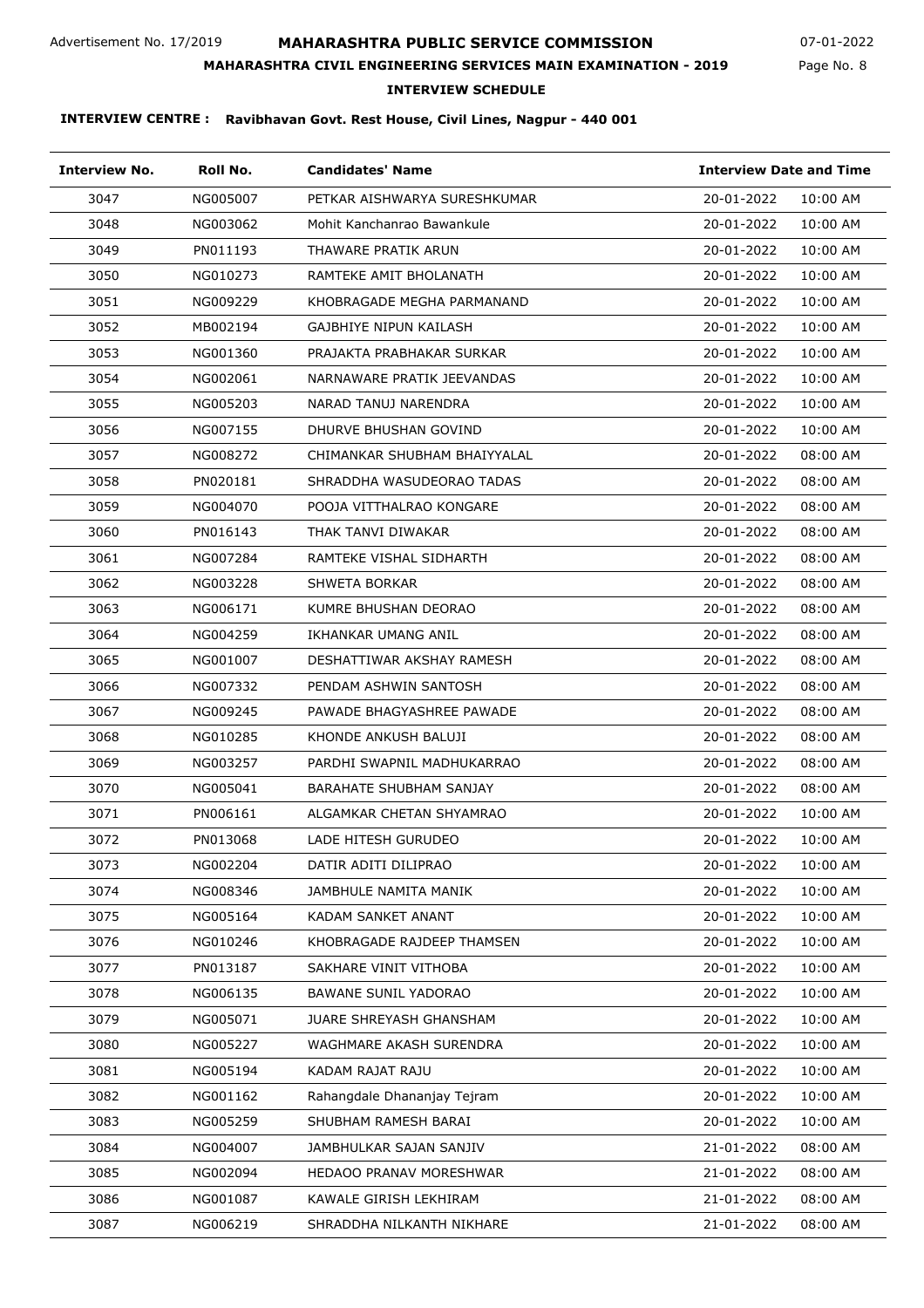## **MAHARASHTRA PUBLIC SERVICE COMMISSION**

**MAHARASHTRA CIVIL ENGINEERING SERVICES MAIN EXAMINATION - 2019**

07-01-2022

Page No. 9

### **INTERVIEW SCHEDULE**

| <b>Interview No.</b> | Roll No. | <b>Candidates' Name</b>       | <b>Interview Date and Time</b> |
|----------------------|----------|-------------------------------|--------------------------------|
| 3088                 | NG002074 | <b>TEJAS YUVRAJ GORLE</b>     | 21-01-2022<br>08:00 AM         |
| 3089                 | MB004006 | NISCHAY YASHWANT NAGRALE      | 21-01-2022<br>08:00 AM         |
| 3090                 | NG006121 | MAHESHWARI VITTHAL DONODE     | 08:00 AM<br>21-01-2022         |
| 3091                 | NG005265 | RAHANGDALE MINA TULSHIRAM     | 21-01-2022<br>08:00 AM         |
| 3092                 | NG003214 | SHELOTE KUNAL MADHUKAR        | 21-01-2022<br>08:00 AM         |
| 3093                 | NG006102 | BAKSHI ATIK MOHD FAIZ MOHD    | 21-01-2022<br>08:00 AM         |
| 3094                 | NG007335 | WASNIK VAIBHAV MANOJ          | 21-01-2022<br>08:00 AM         |
| 3095                 | NG001044 | <b>GEDAM SHARAYU YASHWANT</b> | 21-01-2022<br>08:00 AM         |
| 3096                 | AU003196 | KORE PRIYANKA UMAKANT         | 21-01-2022<br>08:00 AM         |
| 3097                 | NG009046 | RAHUL KUTTARMARE              | 21-01-2022<br>08:00 AM         |
| 3098                 | AU001077 | BHURE HITESH BALKRUSHNA       | 21-01-2022<br>10:00 AM         |
| 3099                 | NG005142 | WALDE NEHA BHOJRAJ            | 21-01-2022<br>10:00 AM         |
| 3100                 | NG005095 | BANSOD AKASH SUDHAKAR         | 21-01-2022<br>10:00 AM         |
| 3101                 | NG007138 | DURGE VIJAY MAROTI            | 21-01-2022<br>10:00 AM         |
| 3102                 | NG002210 | DUDURKAR SHEKHAR MANOHARRAO   | 21-01-2022<br>10:00 AM         |
| 3103                 | NG010194 | PATLE PRANALI RAMDAS          | 21-01-2022<br>10:00 AM         |
| 3104                 | NG005112 | KADU AKSHAY VISHWESHWAR       | 21-01-2022<br>10:00 AM         |
| 3105                 | NG005070 | DHAIT AKASH SUBHASH           | 21-01-2022<br>10:00 AM         |
| 3106                 | NG004263 | GUGHANE ROSHAN DNYANESHWAR    | 21-01-2022<br>10:00 AM         |
| 3107                 | NG009346 | GIRIPUNJE RUCHIRA BHASKAR     | 21-01-2022<br>10:00 AM         |
| 3108                 | NG008123 | HARNE SARITA SURESH           | 21-01-2022<br>10:00 AM         |
| 3109                 | NG010231 | CHANKAPURE POONAM SHESHRAO    | 21-01-2022<br>10:00 AM         |
| 3110                 | NG002269 | CHAVHAN ASHUTOSH RAVINDRA     | 21-01-2022<br>10:00 AM         |
| 3111                 | NG006253 | RUPESH KHUSHAL BHENDARKAR     | 21-01-2022<br>08:00 AM         |
| 3112                 | NG001270 | AMEEN MOHAMMAD SADIOUE        | 21-01-2022<br>08:00 AM         |
| 3113                 | PN001094 | MUNESHWAR PRATIK NANDKISHOR   | 21-01-2022<br>08:00 AM         |
| 3114                 | NG003104 | DHARNE PRAJAKTA SADASHIO      | 21-01-2022<br>08:00 AM         |
| 3115                 | NG003098 | RITESH VAIDYA                 | 21-01-2022<br>08:00 AM         |
| 3116                 | NG003260 | DEKATE SAURABH WAMAN          | 21-01-2022<br>08:00 AM         |
| 3117                 | NG010274 | TODEWAR VIKAS DIWAKAR         | 21-01-2022<br>08:00 AM         |
| 3118                 | NG009165 | BHASARKAR ATUL BANDUJI        | 21-01-2022<br>08:00 AM         |
| 3119                 | NG002137 | NIKOSE ANSHU VINOD            | 21-01-2022<br>08:00 AM         |
| 3120                 | NG010068 | RAYPURE PARAG DHRUV           | 21-01-2022<br>08:00 AM         |
| 3121                 | MB005124 | PULGAMKAR CHETAN BALKRUSHNA   | 21-01-2022<br>08:00 AM         |
| 3122                 | NG008036 | DURGE AKSHAY ASHOK            | 21-01-2022<br>08:00 AM         |
| 3123                 | NG007321 | MESHRAM SHUBHAM RAJU          | 21-01-2022<br>08:00 AM         |
| 3124                 | NG003008 | CHAHANDE PRADNYA BALDEO       | 21-01-2022<br>08:00 AM         |
| 3125                 | NG009296 | MAKESAR ANKUSH DIPAK          | 21-01-2022<br>10:00 AM         |
| 3126                 | PN013077 | NAGPURE TRISHAL KUWARLAL      | 21-01-2022<br>10:00 AM         |
| 3127                 | NG004148 | TURKAR YOGESH GENDLAL         | 21-01-2022<br>10:00 AM         |
| 3128                 | NG006035 | HARINKHEDE SANDIP HULASRAM    | 21-01-2022<br>10:00 AM         |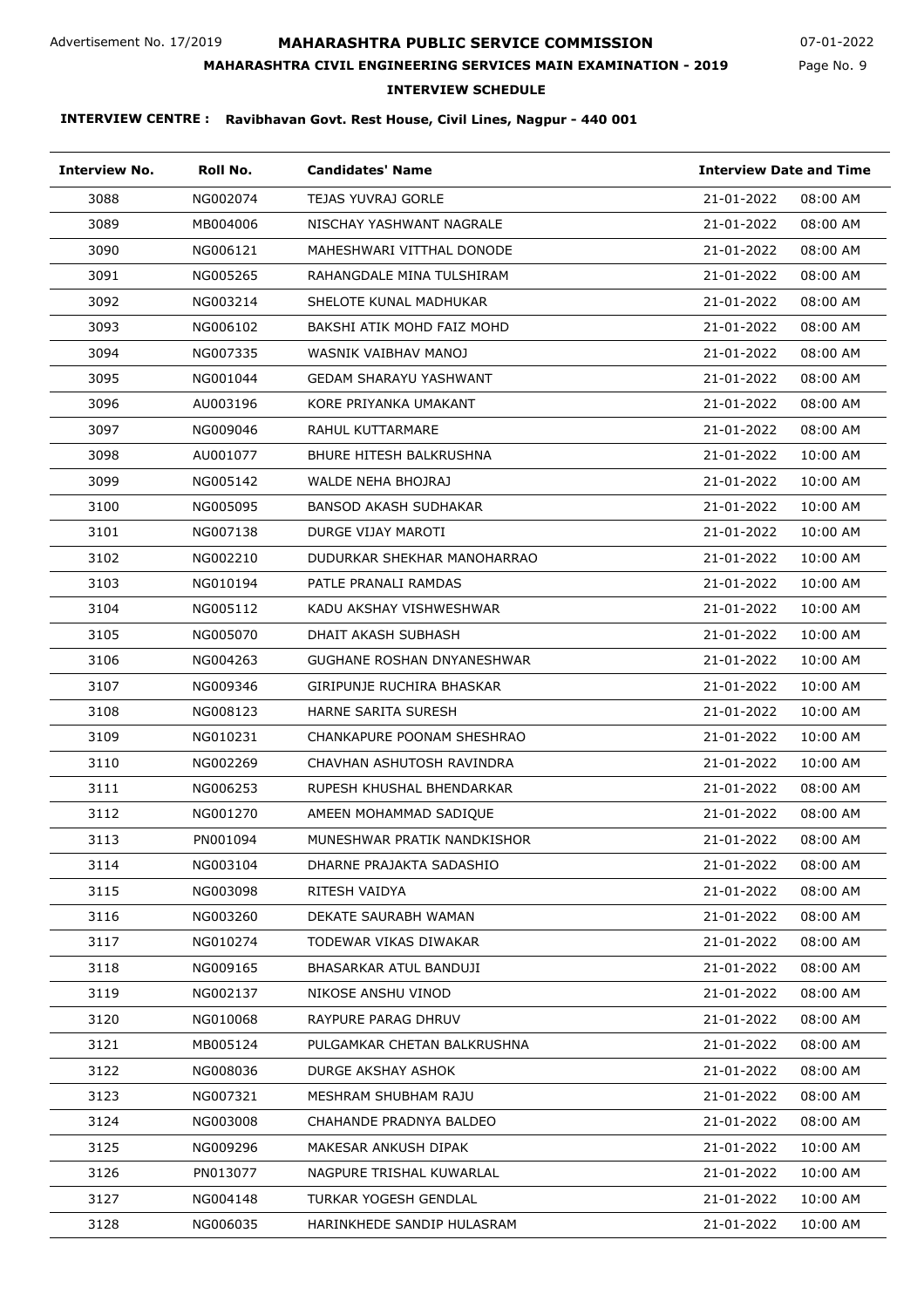## **MAHARASHTRA PUBLIC SERVICE COMMISSION**

Page No. 10 07-01-2022

### **MAHARASHTRA CIVIL ENGINEERING SERVICES MAIN EXAMINATION - 2019**

**INTERVIEW SCHEDULE**

| <b>Interview No.</b> | Roll No. | <b>Candidates' Name</b>         |            | <b>Interview Date and Time</b> |  |
|----------------------|----------|---------------------------------|------------|--------------------------------|--|
| 3129                 | MB001014 | BONGIRWAR AKASH CHANDRAKANT     | 21-01-2022 | 10:00 AM                       |  |
| 3130                 | NG009162 | MOHATURE MUKESH BISAN           | 21-01-2022 | 10:00 AM                       |  |
| 3131                 | PN011111 | PRIYANKA KHEDIKAR               | 21-01-2022 | 10:00 AM                       |  |
| 3132                 | NG004060 | WALKE PRASHANT MORESHWAR        | 21-01-2022 | 10:00 AM                       |  |
| 3133                 | NG007146 | KUMARE MONA GANESHRAO           | 21-01-2022 | 10:00 AM                       |  |
| 3134                 | NG005001 | <b>DHAKATE SARANG SURESH</b>    | 21-01-2022 | 10:00 AM                       |  |
| 3135                 | NG004248 | MESHRAM SHISHIR MILIND          | 21-01-2022 | 10:00 AM                       |  |
| 3136                 | MB006430 | FALE AMIT PANDHARINATH          | 21-01-2022 | 10:00 AM                       |  |
| 3137                 | NG007040 | SHARNANGAT VISHAKHA HUKUMCHAND  | 21-01-2022 | 10:00 AM                       |  |
| 3138                 | NG001149 | RANE HIRESHA MOTILAL            | 21-01-2022 | 08:00 AM                       |  |
| 3139                 | NG008169 | SONAL GAJBHIYE                  | 21-01-2022 | 08:00 AM                       |  |
| 3140                 | NG004067 | MANKAR ANKIT ULLHAS             | 21-01-2022 | 08:00 AM                       |  |
| 3141                 | NG009250 | DONGARWAR SNEHA MAHADEO         | 21-01-2022 | 08:00 AM                       |  |
| 3142                 | NG005092 | Shreyas Narayan Balpande        | 21-01-2022 | 08:00 AM                       |  |
| 3143                 | NG009085 | KHARKAR UMESH NAJUKRAO          | 21-01-2022 | 08:00 AM                       |  |
| 3144                 | NG003252 | CHAVAN SAURABH NANDKISHOR       | 21-01-2022 | 08:00 AM                       |  |
| 3145                 | NG007157 | BHIOGADE SACHIN KASHINATH       | 21-01-2022 | 08:00 AM                       |  |
| 3146                 | NG004168 | ALONE SHIVANI KAILASH           | 21-01-2022 | 08:00 AM                       |  |
| 3147                 | NG002036 | NIMKAR AKASH SURYAKANT          | 21-01-2022 | 08:00 AM                       |  |
| 3148                 | NG001189 | ZADE MAYUR UTTAMRAO             | 21-01-2022 | 08:00 AM                       |  |
| 3149                 | NG006071 | BRAMHANKAR PURNACHANDRA NARHARI | 21-01-2022 | 08:00 AM                       |  |
| 3150                 | NG009125 | JAKKA NIKIL RAJARAM             | 21-01-2022 | 08:00 AM                       |  |
| 3151                 | PN020222 | GONDANE KSHITIJ BHIMRAO         | 21-01-2022 | 08:00 AM                       |  |
| 3152                 | NG007183 | PRAJAKTA MAHAJAN                | 21-01-2022 | 10:00 AM                       |  |
| 3153                 | NG003250 | SHENDE HARSHAL VILAS            | 21-01-2022 | 10:00 AM                       |  |
| 3154                 | NG009181 | AKSHAY GAJENDRA KHODKE          | 21-01-2022 | 10:00 AM                       |  |
| 3155                 | NG009180 | BISEN NUPUR JAGDISH             | 21-01-2022 | 10:00 AM                       |  |
| 3156                 | PN014299 | KASHYAP RAMKISHOR JAIKRAM       | 21-01-2022 | 10:00 AM                       |  |
| 3157                 | NG003076 | PATIL VAIBHAV SHALIK            | 21-01-2022 | 10:00 AM                       |  |
| 3158                 | NG008147 | MAHADULE SUMIT ARUN             | 21-01-2022 | 10:00 AM                       |  |
| 3159                 | NG009164 | DAF ASHISH KRUSHNARAO           | 21-01-2022 | 10:00 AM                       |  |
| 3160                 | NG004277 | RAUT KANCHAN DATTUJI            | 21-01-2022 | 10:00 AM                       |  |
| 3161                 | NG007142 | SONKUSARE KETAN VIJAY           | 21-01-2022 | 10:00 AM                       |  |
| 3162                 | NG009167 | NALHE NIRAJ RAJU                | 21-01-2022 | 10:00 AM                       |  |
| 3163                 | NG009285 | PRAJAKT RAMTEKE                 | 21-01-2022 | 10:00 AM                       |  |
| 3164                 | NG005250 | KIRDE DAKSHATA DIPAK            | 21-01-2022 | 10:00 AM                       |  |
| 3165                 | NG003144 | DUDURE POOJA VIJAY              | 22-01-2022 | 08:00 AM                       |  |
| 3166                 | NG008090 | <b>GANAR NIKEETA HEMANT</b>     | 22-01-2022 | 08:00 AM                       |  |
| 3167                 | PN004070 | TAWADE AMRUT NAWARAJ            | 22-01-2022 | 08:00 AM                       |  |
| 3168                 | NG007306 | LATARE MUKUL GURUDAS            | 22-01-2022 | 08:00 AM                       |  |
| 3169                 | PN005365 | NAKHATE DIPAK NAMDEO            | 22-01-2022 | 08:00 AM                       |  |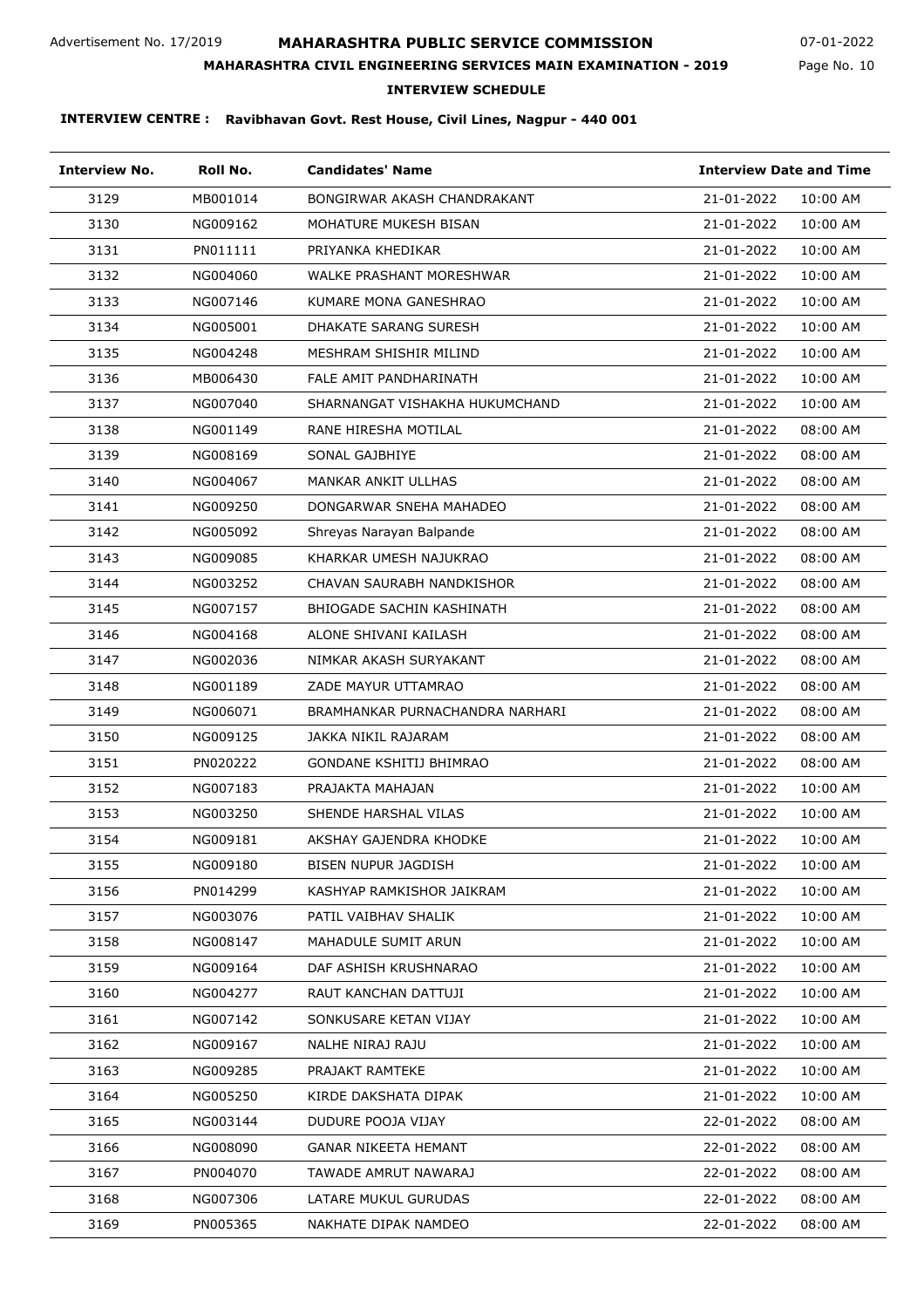## **MAHARASHTRA PUBLIC SERVICE COMMISSION**

**MAHARASHTRA CIVIL ENGINEERING SERVICES MAIN EXAMINATION - 2019**

Page No. 11 07-01-2022

# **INTERVIEW SCHEDULE**

| <b>Interview No.</b> | Roll No. | <b>Candidates' Name</b>       | <b>Interview Date and Time</b> |
|----------------------|----------|-------------------------------|--------------------------------|
| 3170                 | NG006113 | LILHARE HIRADAS GOPALDAS      | 22-01-2022<br>08:00 AM         |
| 3171                 | NG010142 | WAGHMARE STIMITI SHANKAR      | 22-01-2022<br>08:00 AM         |
| 3172                 | NG002246 | KAKDE ASHUTOSH RAMESH         | 22-01-2022<br>08:00 AM         |
| 3173                 | NG009067 | INAMDAR UMAIRKHAN NADIMKHAN   | 22-01-2022<br>08:00 AM         |
| 3174                 | NG004188 | WADKAR SHIVANI SUNIL          | 22-01-2022<br>08:00 AM         |
| 3175                 | NG002235 | BHATKULKAR RAHUL BHASHKARRAO  | 22-01-2022<br>08:00 AM         |
| 3176                 | NG010244 | NAGRALE KUNAL DASHRATHRAO     | 22-01-2022<br>08:00 AM         |
| 3177                 | NG009344 | KAMBLE VISHAL SURESH          | 22-01-2022<br>08:00 AM         |
| 3178                 | NG006046 | MESHRAM BRIJESH               | 22-01-2022<br>10:00 AM         |
| 3179                 | NG003211 | NANDESHWAR ABHI ASARAM        | 22-01-2022<br>10:00 AM         |
| 3180                 | NG006005 | WAGHMARE TEJAS ARUN           | 22-01-2022<br>10:00 AM         |
| 3181                 | NG007067 | SUKHDEVE APURVA JAGDISH       | 22-01-2022<br>10:00 AM         |
| 3182                 | NG001139 | RANGARI ANIKET RAVINDRA       | 22-01-2022<br>10:00 AM         |
| 3183                 | NG009288 | URKUDE PUNAM PANDURANG        | 22-01-2022<br>10:00 AM         |
| 3184                 | NG009197 | HAGAWANE KAILAS DATTARAO      | 22-01-2022<br>10:00 AM         |
| 3185                 | PN021348 | MOTGHARE BHUPENDRA KARAMCHAND | 22-01-2022<br>10:00 AM         |
| 3186                 | NG005269 | BADWAIK BHUSHAN RADHESHYAM    | 22-01-2022<br>10:00 AM         |
| 3187                 | PN007211 | DEVAKATE DEEPAK MARUTI        | 22-01-2022<br>10:00 AM         |
| 3188                 | NG002285 | KULKARNI YASH SHRIKANT        | 22-01-2022<br>10:00 AM         |
| 3189                 | PN008152 | BONDE ISHANT PANDHARI         | 22-01-2022<br>10:00 AM         |
| 3190                 | PN016412 | MATHANKAR SANKET SANJAY       | 22-01-2022<br>08:00 AM         |
| 3191                 | NG007300 | RAMDHAM AMOL VITTHAL          | 22-01-2022<br>08:00 AM         |
| 3192                 | PN019200 | BITPALLIWAR POOJA SURESH      | 22-01-2022<br>08:00 AM         |
| 3193                 | NG009189 | PAWAN SAWARKAR                | 22-01-2022<br>08:00 AM         |
| 3194                 | NG001024 | BHANDARKAR SHANTANU RAJENDRA  | 22-01-2022<br>08:00 AM         |
| 3195                 | NG007224 | CHANDANBARVE YOGESH SOHANLAL  | 08:00 AM<br>22-01-2022         |
| 3196                 | NG008214 | <b>BHAVESH SAHEBLAL PATLE</b> | 22-01-2022<br>08:00 AM         |
| 3197                 | PN006152 | BODELE SAHANSHIL PITAMBARRAO  | 22-01-2022<br>08:00 AM         |
| 3198                 | PN001364 | SHAHARE PARINIT SUKCHAND      | 22-01-2022<br>08:00 AM         |
| 3199                 | NG005149 | KALMENGH SNEHA BHASKAR        | 22-01-2022<br>08:00 AM         |
| 3200                 | NG010032 | BANTE NILESH RAMESH           | 22-01-2022<br>08:00 AM         |
| 3201                 | PN021305 | DOKE PANKAJ RAMCHANDRA        | 22-01-2022<br>08:00 AM         |
| 3202                 | NG002182 | JANBANDHU KINJAL PRAKASH      | 22-01-2022<br>10:00 AM         |
| 3203                 | NG005156 | SWAPNIL MOON                  | 22-01-2022<br>10:00 AM         |
| 3204                 | NG004249 | ASHUTOSH WANKHADE             | 22-01-2022<br>10:00 AM         |
| 3205                 | NG004017 | KHANDEKAR SONALI SURENDRA     | 22-01-2022<br>10:00 AM         |
| 3206                 | NG002186 | JILEPALLIWAR SAURABH SUKHADEO | 22-01-2022<br>10:00 AM         |
| 3207                 | NG002012 | WANJARI VAIBHAV DNYANESHWAR   | 22-01-2022<br>10:00 AM         |
| 3208                 | NG003169 | WANJARI AKASH BABULAL         | 22-01-2022<br>10:00 AM         |
| 3209                 | NG008144 | VAIDYA VAIBHAV CHANDRASHEKHAR | 22-01-2022<br>10:00 AM         |
| 3210                 | NG006232 | WATKE SAGAR GARIBDAS          | 22-01-2022<br>10:00 AM         |